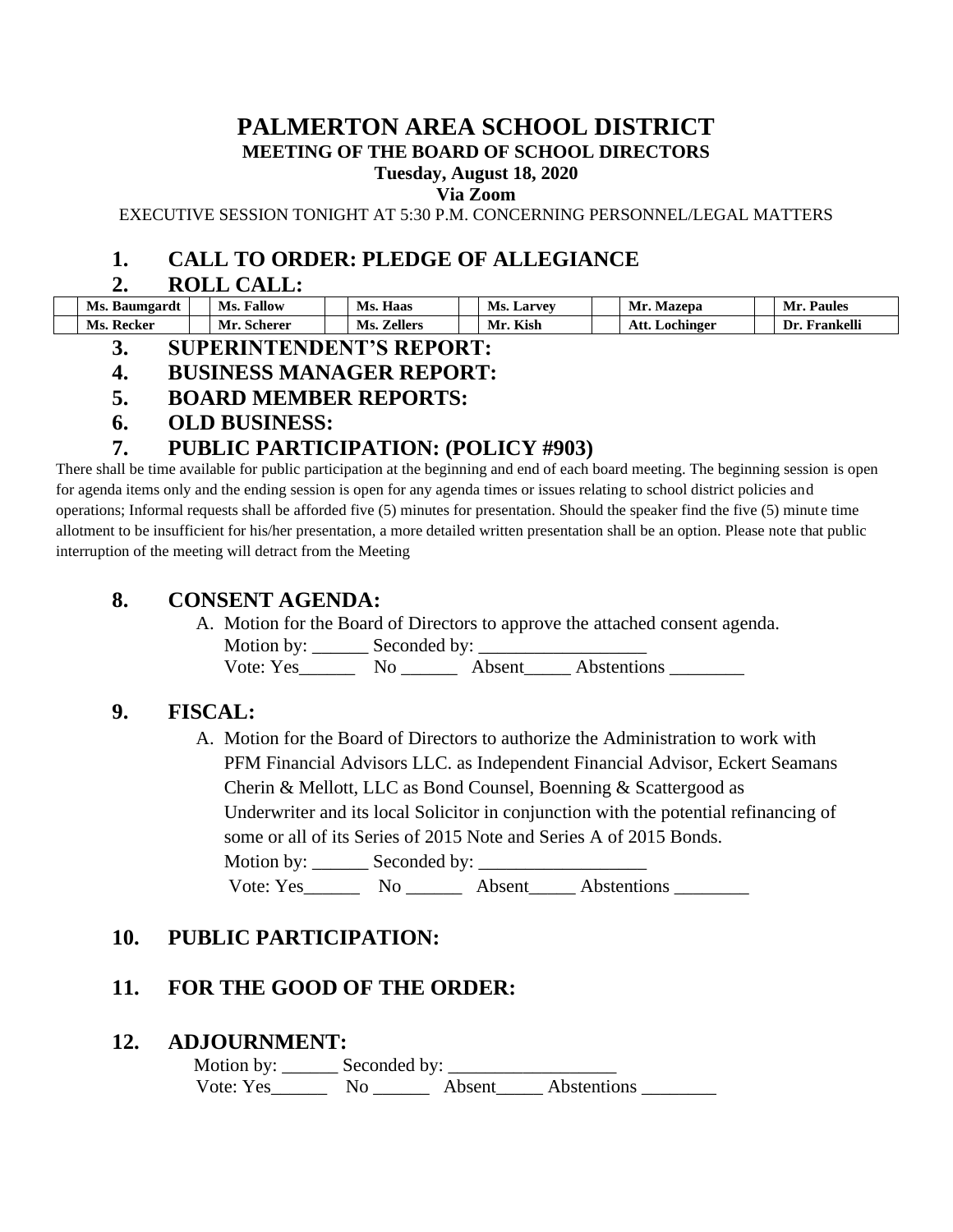# **PALMERTON AREA SCHOOL DISTRICT Consent Agenda**

### **Tuesday, August 18, 2020**

#### **1. MEETING MINUTES:**

- A. Approve the July  $21<sup>st</sup>$ , 2020 Board Meeting Minutes (enclosure)
- B. Approve the July 28<sup>th</sup>, 2020 Board Meeting Minutes (enclosure)
- C. Approve the August  $4<sup>th</sup>$ , 2020 Board Meeting Minutes (enclosure)

### **2. FISCAL:**

- A. Approve the Accounts Payable Reports (enclosures)
- B. Approve the Treasurer's Reports (enclosures)

### **3. PERSONNEL:**

- A. Approve the attached tuition reimbursement (enclosure)
- B. Approve the column movement for the following employees:
	- Shanna Koscinski from master's to master's+15
	- Kimberly Seiler from master's to master's+15
	- Lisa Ward from master's to master's+15
- C. Approve Cheryl Hummer as a substitute teacher
- D. Approve Erika Katona as a substitute instructional assistant
- E. Approve the retirement of Mary Meinhart, instructional assistant, effective at the end of the 2019-2020 school year.
- F. Approve the retirement of Kevin Kolodziejski, Junior High Language Arts Teacher, effective at the end of the 2019-2020 school year.
- G. Approve Jacqueline McCandless as Confidential Superintendent Secretary, effective August  $24<sup>th</sup>$ , 2020 at a salary of \$43,000 prorated (enclosure).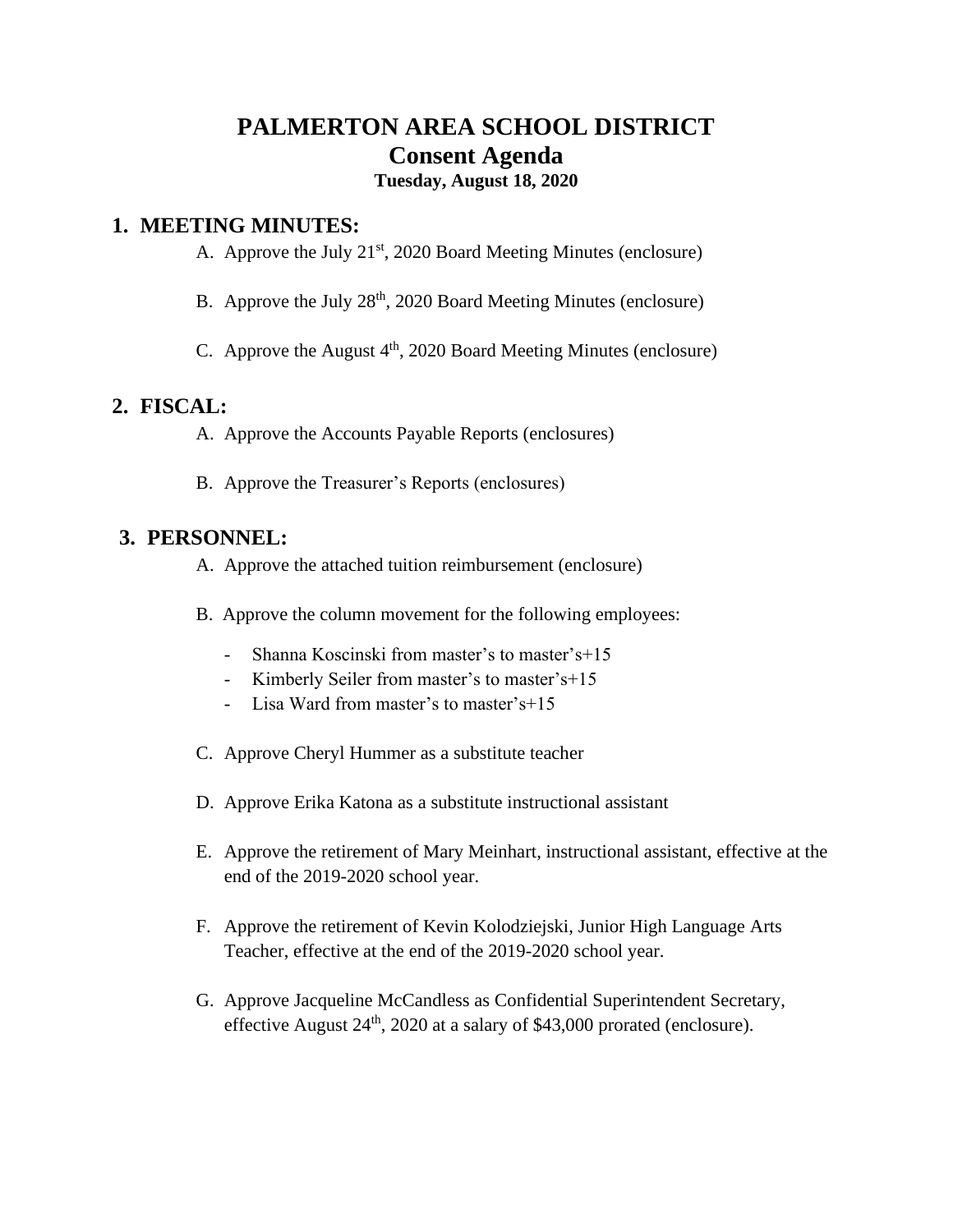- H. Approve Timothy Kleintop as Health Room Technician at Towamensing Elementary School, effective August 24th, 2020, at a rate of \$16.94 an hour.
- I. Approve the following mentors for the first semester of the 2020-2021 school year:
	- Michael Brennan for Kimberly Bittle at a rate of \$723
	- Jeanne Knepper for Julia Dougherty at a rate of \$723
- J. Approve the following curriculum coordinators at the Junior High School for the 2020-2021 school year:

| Patti Jo Boyd      | CAC Co-Adviser        | \$869   |
|--------------------|-----------------------|---------|
| Kathryn Zurn       | CAC Co-Adviser        | \$869   |
| Kim Seiler         | CAC Adviser           | \$1,738 |
| <b>Brad Landis</b> | <b>CAC Co-Adviser</b> | \$869   |
| Amy Morgan         | CAC Co-Adviser        | \$869   |

K. Approve the following curriculum coordinators at the High School for the 2020- 2021 school year:

| Miranda Allen          | Co-Chair – Secondary Specialist | \$869   |
|------------------------|---------------------------------|---------|
| Carol Andrews          | Health/PE                       | \$1,738 |
| Anna Corby             | $Co-Chair - English$            | \$869   |
| Jose Elvir             | <b>World Language</b>           | \$1,738 |
| <b>Michael Gombert</b> | Co-Chair – Social Studies       | \$869   |
| Jeanne Knepper         | Science                         | \$1,738 |
| Whitney Kern           | Co-Chair – Secondary Specialist | \$869   |
| Paul McArdle           | Co-Chair – Social Studies       | \$869   |
| <b>Tom Smelas</b>      | <b>Business Education</b>       | \$1,738 |
| <b>Bonnie Tavella</b>  | $Co-Chair - English$            | \$869   |
| Pamela Wuest           | <b>Mathematics</b>              | \$1,738 |

L. Approve the following curriculum coordinators at Towamensing Elementary School for the 2020-2021 school year:

| Joyce Paulinho         | Kindergarten and Grade 1 Co-adviser | \$869   |
|------------------------|-------------------------------------|---------|
| <b>Brittany Zeky</b>   | Kindergarten and Grade 1 Co-adviser | \$869   |
| <b>Lindsay Serfass</b> | Grade 2 and Grade 3 Co-adviser      | \$869   |
| Alexandrea             | Grade 2 and Grade 3 Co-adviser      | \$869   |
| <b>Spalding</b>        |                                     |         |
| <b>Susan Deem</b>      | Grade 4                             | \$1,738 |